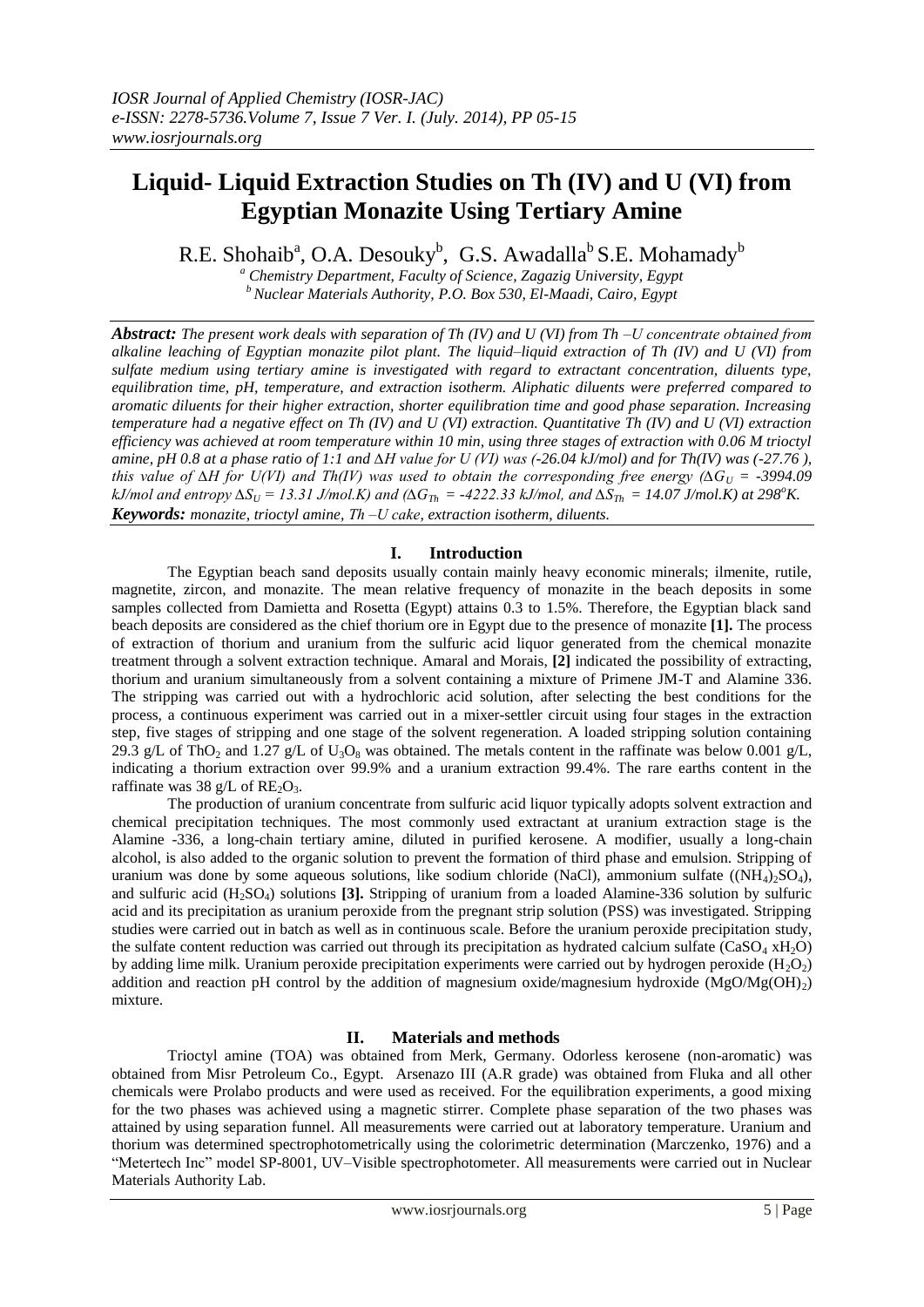## **2.1. Characteristics of input thorium- uranium cake**

The main material for thorium- uranium cake is nearly 97% monazite sands. This monazite concentrate is obtained from Egyptian Black Sand. It was upgraded by ore dressing techniques at the Nuclear Materials Authority. The mineral monazite is primarily composed of rare earth phosphates especially those of low atomic numbers (Cerium group) along with numerous other minor constituent among which thorium and uranium are the most interesting elements **[4].** A typical analysis for Egyptian monazite concentrate obtained from Egyptian black sands is given in **Table (1)**. The preliminary operation in any process for the recovery of thorium and uranium from monazite sand concentrates involves its decomposition and dissolution. Such process has to be so designed in a manner to separate the entire valuable components from the present phosphate and silica gangue in a form suitable for further processing. For economic considerations, this process should be performed by inexpensive chemical and be able to provide a high rate of recovery for thorium, uranium and rare earths. The following methods can be used for the breakdown of monazite; sulfuric acid process, treatment with nitric acid, treatment by alkali fusion, chlorination of monazite sample and aqueous caustic soda breakdown process. At Egyptian N.M.A. the aqueous caustic soda breakdown process was found to be the most suitable method for the pilot plant separation of thorium- uranium cake from the physically upgraded monazite from black sand **[5].**

## **2.2. Caustic soda reaction**

In order to avoid the complications brought out by sulfuric acid process and for economic consideration, the aqueous caustic soda breakdown process was found the most suitable for the recovery of these valuable elements. The most satisfactory conditions for the decomposition of Egyptian monazite sand concentrate with caustic soda solution and which are compatible with economic consideration would be particle size of monazite sand(grinding) -325 mesh size, reaction temperature 140ºC, caustic soda to sand weight ratio 1:1, concentration of sodium hydroxide solution 50% and time of reaction 3 hours **[5]**. The reaction of monazite with hot concentrated solution of caustic soda can be represented by the following Equations (1,2) :  $2\text{Ln } (PO_4) + 6\text{NaOH} \rightarrow \text{Ln}_2\text{O}_3.3\text{H}_2\text{O}$  or  $\text{Ln}(OH)_3 + 2\text{Na}_3\text{PO}_4$  (1)  $Th_3(PO_4)_4 + 12NaOH \rightarrow 3ThO_2.2H_2O$  or  $Th(OH)_4 + 4Na_3PO_4$  (2)

The dry hydrous oxide cake was treated by hot HCl and using 20% NaOH to adjust pH of the chloride solution of Th/U and REEs cake, at pH 5.8. The obtained Th–U concentrate which have a chemical composition shown in **Table (2)**, and we emphasize the chemical results by ESEM analysis for the same sample which gives the following results in **Figure (1)**, and at pH= 8 we have REEs concentrate which have the chemical composition as  $20.75\%$  La<sub>2</sub>O<sub>3</sub>,  $34.71\%$ Ce<sub>2</sub>O<sub>3</sub>,  $6.78\%$  Pr<sub>2</sub>O<sub>3</sub>,  $14.98\%$  Nd<sub>2</sub>O<sub>3</sub>,  $2.42\%$  Sm<sub>2</sub>O<sub>3</sub>,  $2.69\%$  Gd<sub>2</sub>O<sub>3</sub>,  $1.11\%$  $Tb_2O_3$  and 2.34%  $Y_2O_3$ . In addition to,  $P_2O_5$ ,  $Fe_2O_3$  and loss of ignition(LOI) which presented in percentages 4.20%, 3.13% and 6.89% respectively.

# **III. Results and discussions**

# **3.1. Effect of trioctyl amine (TOA) on extraction of U(VI) and Th(IV)**

The results are shown in Fig (2). The extraction percent of U(VI) and Th(IV) increased gradually with increase in (TOA) concentration until 0.06M. After that the decrease of extraction will be happened for U(VI) and Th(IV). In increasing the extraction may be due to the more available sites of extractant for the extraction of U (VI) and Th (IV). But further increase in extractant concentration did not result in any significant increase in extraction percentage of U(VI) and Th(IV). The decrease on the extraction percent above 0.06M probably due to the increase in the viscosity of extractant TOA that causes a decrease in the mass transfer of U(VI) and Th(IV) from aqueous to organic phase.

## **3.2. Effect of diluents**

In solvent extraction, the term diluent refers to the organic liquid in which the extractant and modifier are dissolved to form the solvent. In the majority of cases, the diluent comprises the major portion of a solvent. The general requirements of a diluent are, in no particular order of preference, that it be mutually soluble with an extractant or modifier, have high solvency for an extracted metal species, thus minimizing both the problem of third phase formation and low loading capacity of a solvent, have low volatility and a high flash point, thus decreasing losses due to volatility as well as fire hazards, be insoluble in the aqueous phase, have low surface tension, be cheap and readily available. Many of the extractants used in solvent systems are surface-active, and high concentrations tend to emulsify, especially with high agitation, so dilute concentration was recommended **[6]**. Diluents influence the extraction of metals by amines due to the aggregation of the amine in the organic phase **[6,9]**. The incomplete extraction of ions by some diluents may be due to the formation of non extractable complex species in the organic phase, which produce a low concentration of a free extractant for the metal extraction with a consequent decrease in the extraction percentage **[7]**. Therefore, various aromatic and aliphatic solvents were tested as diluents for the extraction of U(VI) and Th(IV) with 0.06 M TOA in all diluents (**Figure 3**). The extraction of U(VI) and Th(IV) were maximum with kerosene, n-hexane, chloroform and carbon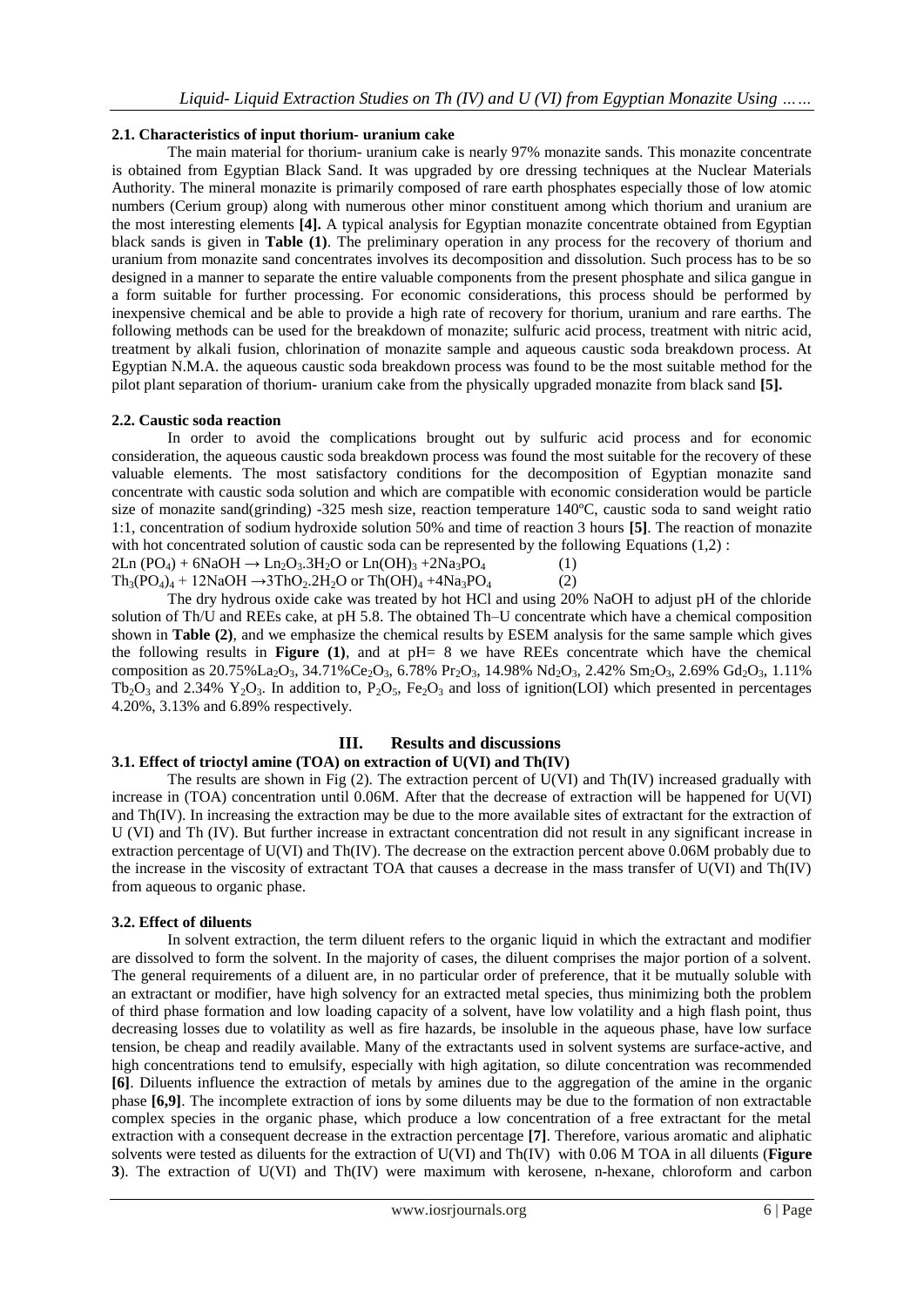tetrachloride as diluents but benzene, pxylene and toluene proved to be poor diluents. It is obvious that from **Figure** (3), short equilibrium time and good phase separation was achieved when aliphatic diluents were used compared to aromatic diluents. Considering several factors like cost, environmental and safety aspects and maximum U(VI) and Th(IV) ions extraction efficiency, aliphatic kerosene was preferred as the diluent for further studies **[9]**.

# **3.3. Effect of equilibration time**

The effect of contact time on the attainment of an equilibrium state has been studied for the time interval 1-20 minutes, while the other factors kept as mentioned before. The results obtained are shown in Figure (4). It is obvious that contact time of 10 minutes is quite adequate for efficient U(VI) and Th(IV) extraction. It is clear from the **Figure (4)**, the extraction percent was increased from 1- 10 minutes and after that there is a slight decrease in the U (VI) and Th (IV) extraction with increase the interval time, probably due to the entrainment of some organic droplet into the aqueous phase, which causes a slight decrease in the extractive power of TOA∕ kerosene.

# **3.4. Effect of pH value**

The extraction process has been studied by varying the pH values of the studied sulfate liquor from 0.1 to 2, using either sulfuric acid (1M) or sodium hydroxide (2M). Other factors were fixed at 1:1 ( $v/v$ ) organic to aqueous phase ratio, 0.06 M TOA dissolved in kerosene as a diluent, contact time of 10 minutes and experiments were carried out at room temperature. The results obtained are given in **Figure (5)**. The extraction of U(VI) and Th(IV) increase with increase pH until pH =0.8, above pH 0.8, the extraction efficiency decreased, which may result from the formation of non–extractable metal species as result of complication with component of aqueous phase. The lower values obtained at higher acid concentrations  $pH \leq 1$  are due to competition between the extractable U(VI) and Th(IV) species and  $HSO_4$ <sup>-</sup> which predominates in sulfate media at low pH **[8, 9]**.

# **3.5. Effect of temperature**

For studying the effect of temperature on the distribution coefficient and extraction percent experiments were carried out in oil bath using electric thermostat of which regulated from  $25^{\circ}\text{C}$  to  $50^{\circ}\text{C}$ . The other studied factors were kept constant at  $1:1(v/v)$  organic to aqueous phase ratio, pH=0.8, contact time of 10 minutes and 0.06M TOA in kerosene. From the obtained results in **Figure (6)**. It is obvious that the extraction percentage of U(VI) and Th(IV) decreases, by increasing temperature from  $25^{\circ}$ C to  $50^{\circ}$ C. This behavior is inagreement with that reported by previous investigators **[10],** which mean that the extraction process is exothermic. Then, the room temperature can be considered as the best temperature for extraction.

# **3.6. Construction of McCabe-Thiele diagram for U (VI) and Th (IV) extraction**

In practice, the number of stages for extraction of an element could be properly determined by using McCabe-Thiele diagram. The latter necessitates the plotting of an equilibrium curve together with a suitable operating line. The equilibrium curve is generally obtained by shaking samples of different ratios of aqueous leach liquor and the chosen organic phase. The operating line whose slope represents the optimum O/A phase ratio to be used in the continuous counter current solvent extraction is then drown. The operating line is based on the mass balance of the system and therefore the metal concentration in the solvent entering and in the aqueous raffinate leaving any stage are co-ordinates of metal points on the operating line. Similarly, any concentration in the aqueous feed entering and in the solvent leaving any stage are the co-ordinates of such points on the equilibrium curve. The theoretical stages are stepped off by extending a horizontal line from the upper end of the operating line to intersect the extraction isotherm and then drawn vertically downwards to intersect the operating line. This is continued until the lower end of the operating line is intercepted. Each step is called a theoretical stage. In the present work, the corresponding McCabe -Thiele diagram was then constructed using A/O volume ratio of (1:1) for the operating line. The practical number of stages was stepped off as shown in **Figures (7,8)**. From the latter it is evident that three stages are quite adequate to almost saturate the organic phase and to deplete the mother leach liquor of U (VI) and Th (IV).

# **3.7. Re-extraction process (stripping)**

A general procedure for this technique is as follows: The loaded solvent is contacted with suitable strip solution, acid or base, at an appropriate phase ratio until equilibrium is attained. The aqueous phase is then removed and analyzed for U(VI) and Th(IV). Stripping process depends on number of different factors which have to be studied in order to obtain the best stripping efficiency that matches at the time with economic consideration are, effect of different reagents (strip solution) acid or base, effect of reagent concentration, effect of contact time and effect of organic/aqueous phase ratio.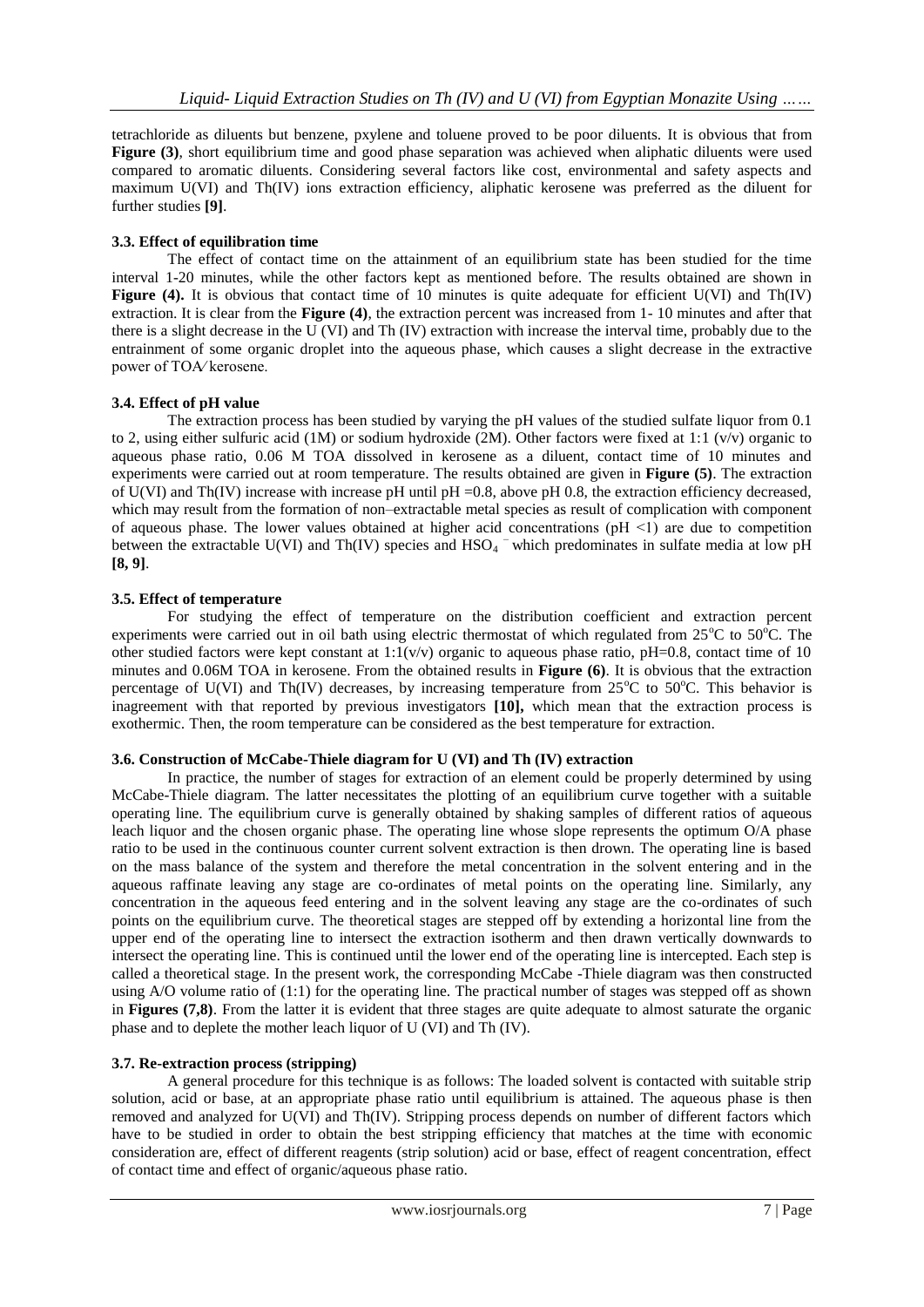## **3.7.1. Acidic stripping**

Different acidic stripping reagents namely HCl,  $HNO<sub>3</sub>$ ,  $H<sub>2</sub>SO<sub>4</sub>$ ,  $H<sub>3</sub>PO<sub>4</sub>$  and  $CH<sub>3</sub>COOH$  of the same concentration(4M) was used, the aqueous phase with an A/O phase ratio of 1:1, equilibration time of 10 minutes and at room temperature. It is clear from the obtained result that  $H_2SO_4$  is the best reagent for stripping of U (VI) and Th (IV), as it shown in **Figure (9)**.

## **3.7.2. Alkaline and neutral stripping**

Sodium carbonate, sodium hydroxide and sodium sulphate (0.01M) were chosen for the present work at contact time of 10 minutes and aqueous/organic phase ratio of 1:1, a precipitate took place as soon as the solutions were added to the loaded solvent. This must probably due to the precipitation of U (VI) and Th (IV) hydroxide at higher pH. But the precipitate was not formed at very dilute solution (0.01M) from NaOH and Na<sub>2</sub>CO<sub>3</sub>. For this reason 0.01M was used from the results as shown from **Figure (10)**, it is clear that U(VI) and Th(IV) stripping efficiency are not good enough for these elements. From the studies of the type of the stripping agents it was found that the mineral acids are suitable for stripping of U (VI) especially  $4M H<sub>2</sub>SO<sub>4</sub>$ . The following factors were studies to define the optimum conditions for stripping of U (VI) process with sulfuric acid as stripping agent. For simultaneous Th (IV) and U (VI) stripping, HCl, NaOH, Na<sub>2</sub>SO<sub>4</sub>, Na<sub>2</sub>CO<sub>3</sub>, HNO<sub>3</sub>,  $CH_3COOH$  and  $H_3PO_4$ .  $H_2SO_4$  showed a satisfactory performance. In this case, Th/U separation can be achieved by selective precipitation **[2].**

## **3.7.3. Effect of different sulfuric acid concentrations.**

A series of stripping experiments were carried out, using  $H_2SO_4$  solution of concentration ranging from 0.5 to 5 M. The obtained results for U (VI) and Th (IV) are shown in **Figure (11)**. It is clear from the obtained results that stripping by  $H_2SO_4$  decreases after  $4M H_2SO_4$ . The best U(VI) and Th(IV) re-extraction percent was given by 4M H<sub>2</sub>SO<sub>4</sub>, while contact time was 10 minutes and phase ratio (1:1) (v/v) organic / aqueous phase ratio at room temperature.

#### **3.7.4. Effect of contact time on the stripping process**

The effect of contact time on the attainment of an equilibrium state has been studied at the time intervals 1-20 minutes, while the other factors were kept at  $4M H_2SO_4$  and  $1:1(v/v)$  aqueous: organic phase ratio. The experiments were carried out at room temperature. The results obtained are shown in **Figure (12)**. It is obvious that contact time of 15 minutes is sufficient for high stripping efficiency of U(VI) and Th(IV) from the loaded solvent.

## **3.7.5. Construction of Mc Cabe Thiele diagram on U(VI) and Th(IV) stripping**

Fresh loaded solvent is added to the funnel containing the remainder of the aqueous phase for the operating line. The practical number of stages was stepped off as shown in **Figure (13,14)**. It is obvious that five stages are quite adequate to almost saturate the aqueous phase and to deplete the mother leach liquor of U (VI) and Th (IV). The corresponding McCabe -Thiele diagram was then constructed using A/O volume ratio of (1:1) and 15 minutes until the equilibrium is obtained.

## **IV. Effect of temperature**

The extraction of a metal complex into an organic phase involves large changes in enthalpy (solvation processes) and in entropy (solvent orientation and restructuring), leading to considerable temperature effects. To study the effect of temperature on extraction of U(VI) and Th(IV) ions, experiments were carried in the range 298–323°K. The results obtained showed that the extraction of U(VI) and Th(IV) decreased from 298°K to 333°K. The results are shown in **Figure (15)** as a function of Log D versus 1000/T,  $K^{-1}$  gives a straight line whose slope equals (-∆H / 2.303R) for the extraction of U (VI) and Th (IV) by TOA in kerosene from sulfate medium. From **Table (3)** the ∆H value for U (VI) was (-26.04 kJ/mol) and for Th(IV) was (-27.76 ) as calculated from the slope using the Van't Hoff equation (Equation (3)).

$$
Log D = \frac{-\Delta H}{2.303 RT} + C
$$
 (3)

Where D is the distribution coefficient, ∆H the enthalpy change for the extraction reaction, R is the universal gas constant (8.314 J/mol k) and C is an integration constant which includes the equilibrium constant for the extraction. This value of ∆H for U (VI) and Th (IV) was used to obtain the corresponding free energy ( $\Delta G_{U}$  = -3994.09 kJ/mol and entropy  $\Delta S_U = 13.31$  J/mol.K) and ( $\Delta G_{Th} = -4222.33$  kJ/mol, and  $\Delta S_{Th} = 14.07$  J/mol.K) at  $298^{\circ}$ K using Equations (4,5), respectively:

$$
\Delta G = -2.303RT \log D \tag{4}
$$
  
\n
$$
\Delta G = \Delta H - T\Delta S \tag{5}
$$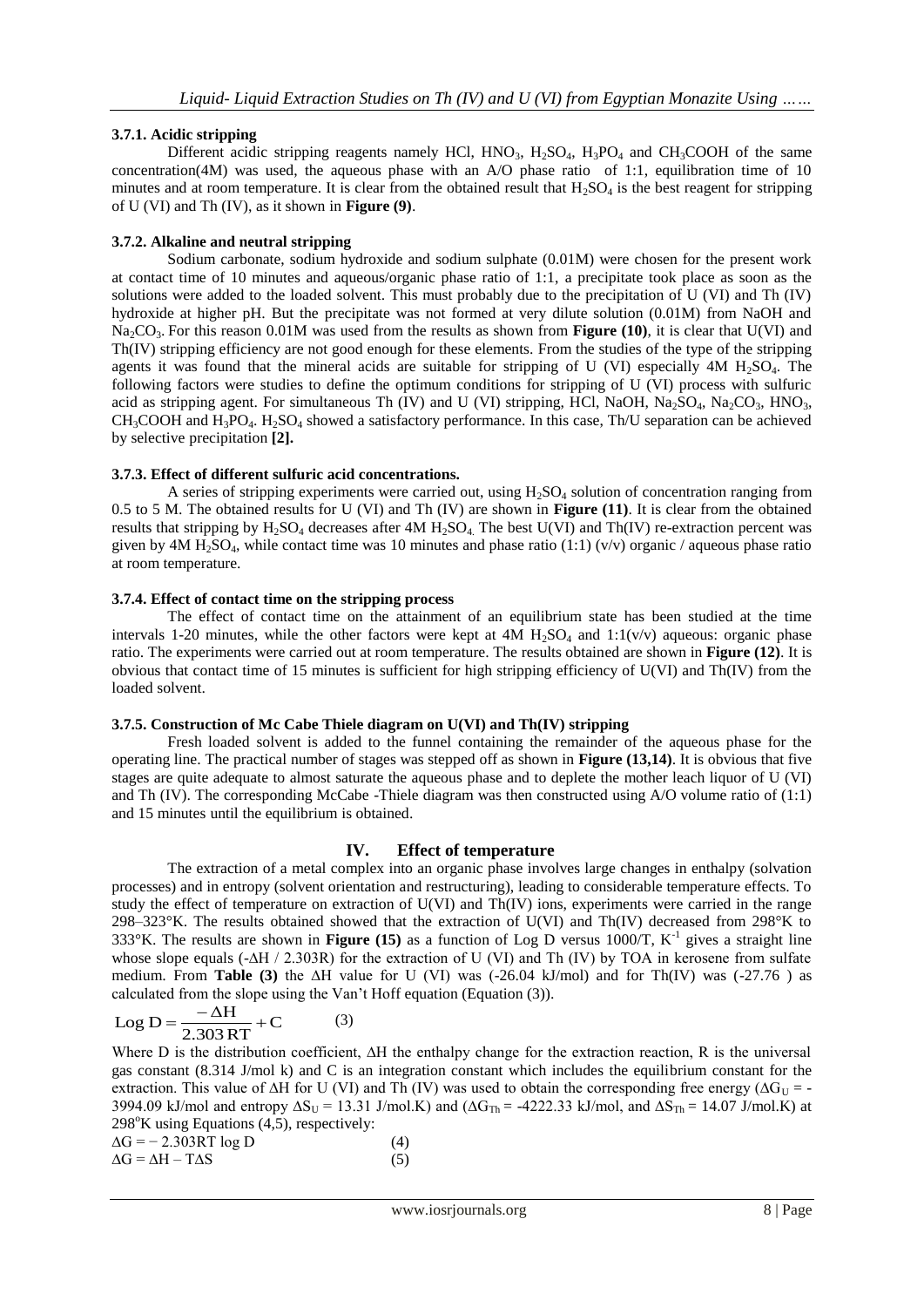The negative value of ∆H indicates that the extraction of Th(IV) and U(VI) in this system is an exothermic process, with an increase in the randomness of the system shown by the high positive value of the entropy change (∆S)**.** The negative value of ∆G indicates that the extraction reaction is spontaneous, and the observed decrease in the negative values of ∆G with elevated temperature implies that the extraction reaction becomes more favorable at room temperatures **[11].**

# **V. Recovery and precipitation of U (VI) and Th (IV)**

U(VI) and Th(IV) precipitation was performed by ammonium hydroxide and 10% oxalic acid solutions. The attained U(VI) and Th(IV) precipitations efficiency were about (90%) as a thorium oxalate and ammonium diuranate crystals precipitated from the concentrated stripping solution. The obtained U(VI) and Th(IV) precipitation was subjected to characterization by using Environmental Scanning Electron Microscope**.**

## **List of Figures**



**Fig (1):** EDAX of pure Th∕U concentrate at pH= 5.8



Fig. (2): Effect of TOA conc. on U(VI) and Th(IV) extraction.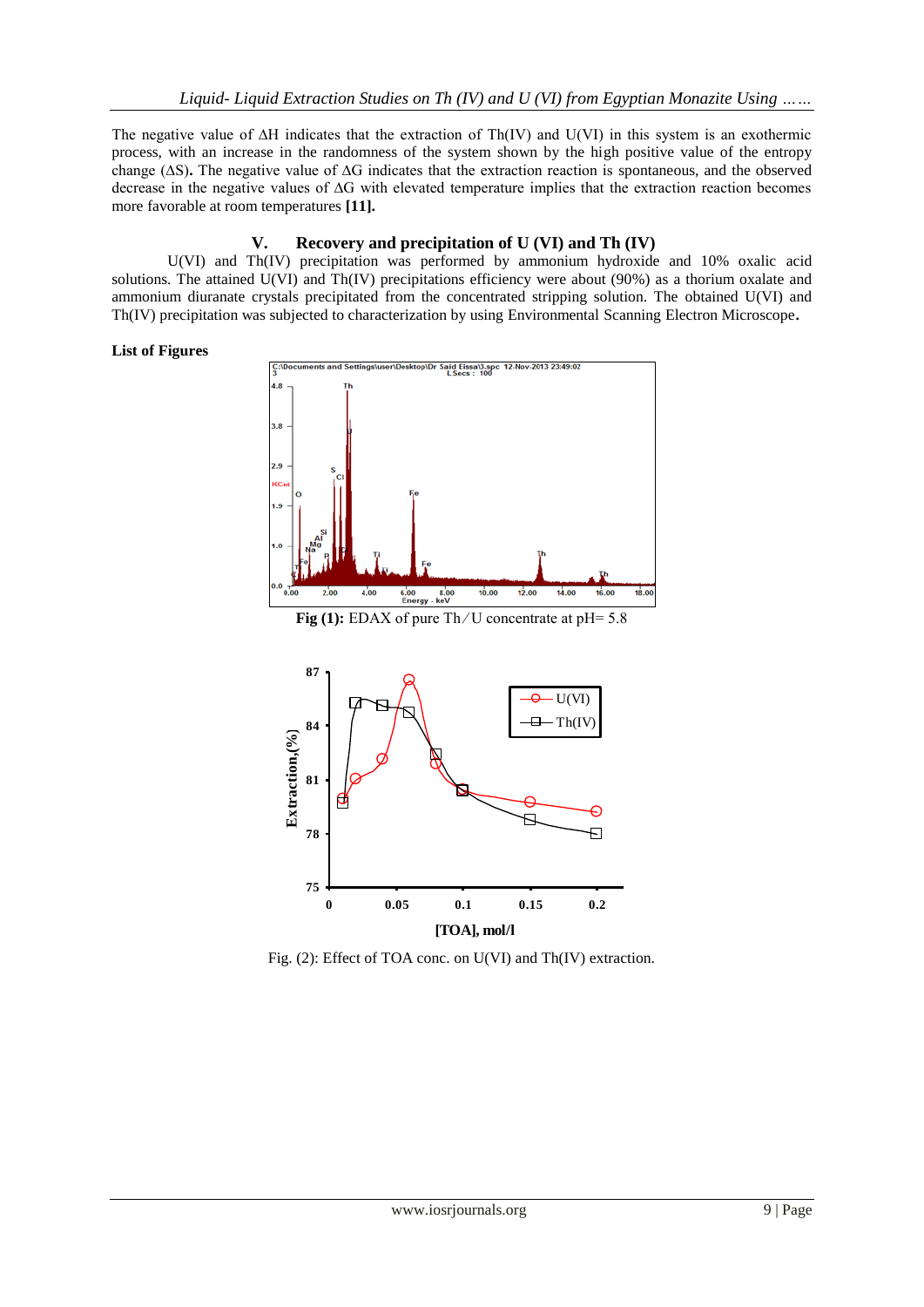

Fig. (3): Effect of diluent types on U(VI) and Th(IV) extraction.



Fig. (4): Effect of equilibration time on U(VI) and Th(IV) extraction.



Fig. (5): Effect of pH on U (VI) and Th (IV) extraction.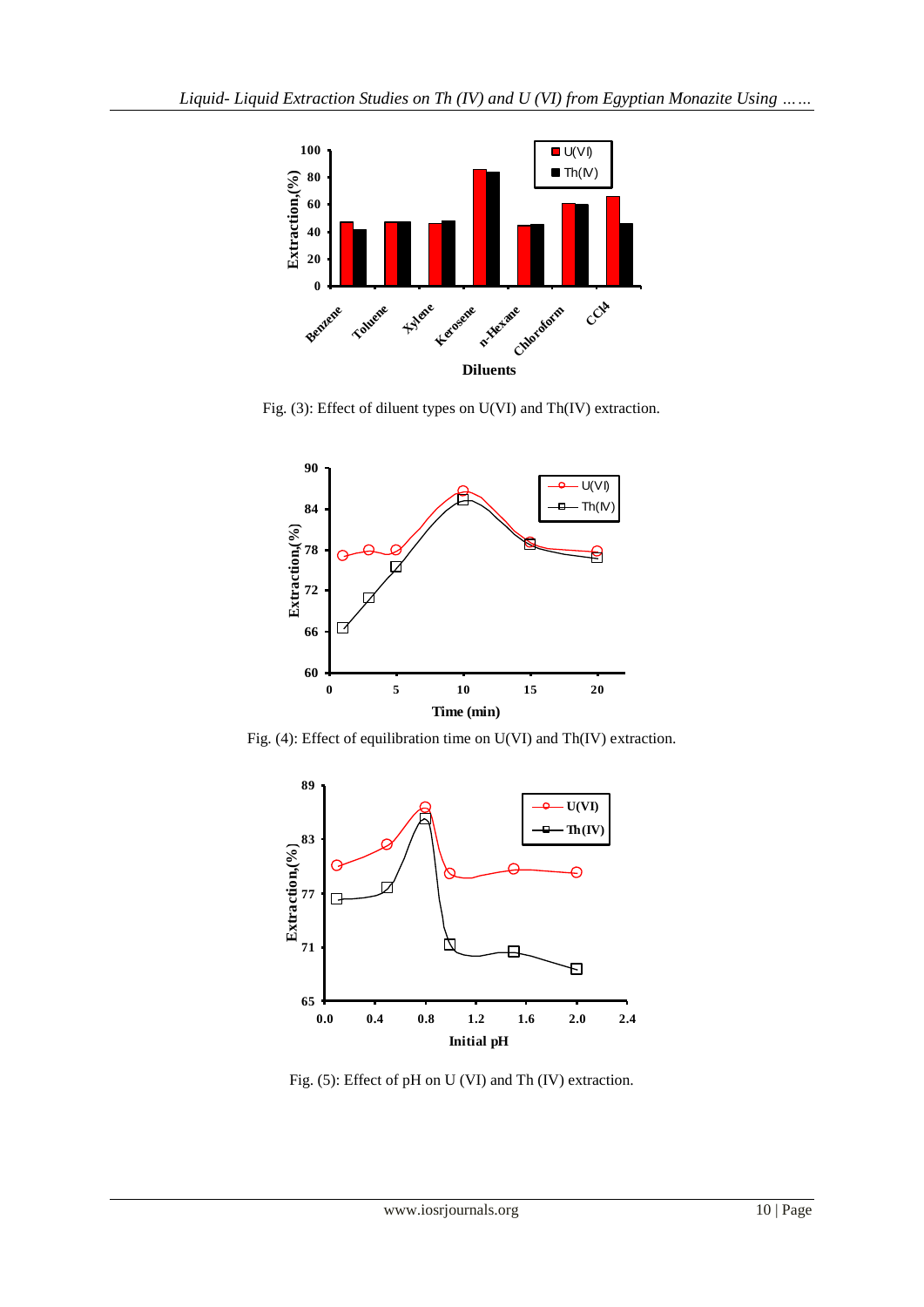

Fig. (6): Effect of temperature on U(VI) and Th(IV) extraction.



Fig.(7): Mc Cabe Thiele of diagrame of U(VI).



Fig.(8): Mc Cabe Thiele of diagrame of Th(IV)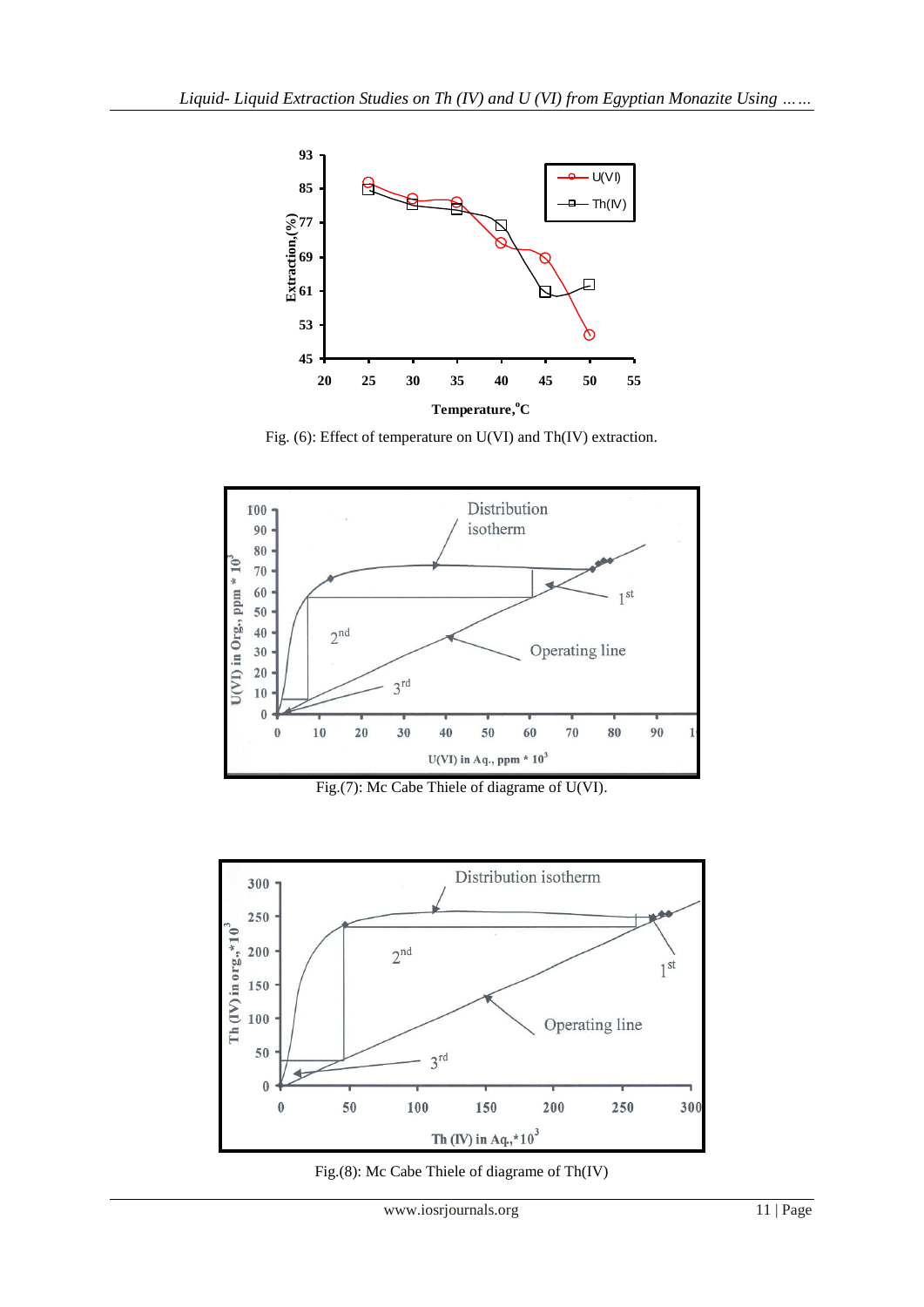

Fig. (9): Effect of different types of acidic stripping agent on U (VI) and Th (IV) stripping.



Fig. (10): Effect of different types of alkaline and nuetral stripping agents on U (VI) and Th (IV) stripping.



Fig. (11): Effect of  $H_2SO_4$  conc. on the stripping of U(VI) and Th(IV)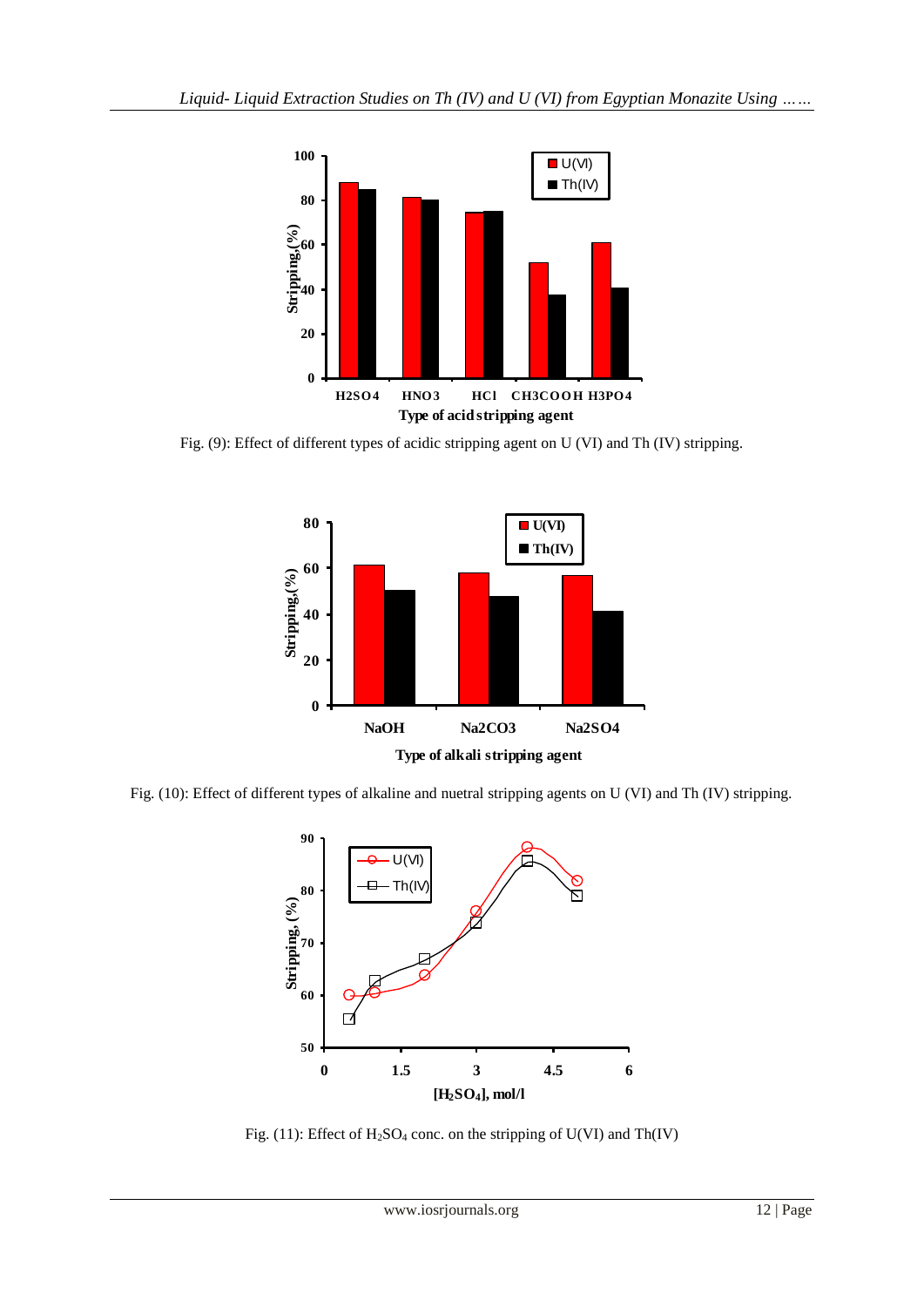

Fig. (12): Effect of equilibration time on U(VI) and Th(IV) stripping



Fig. (14): Mc Cabe Thiele diagram of Th (IV)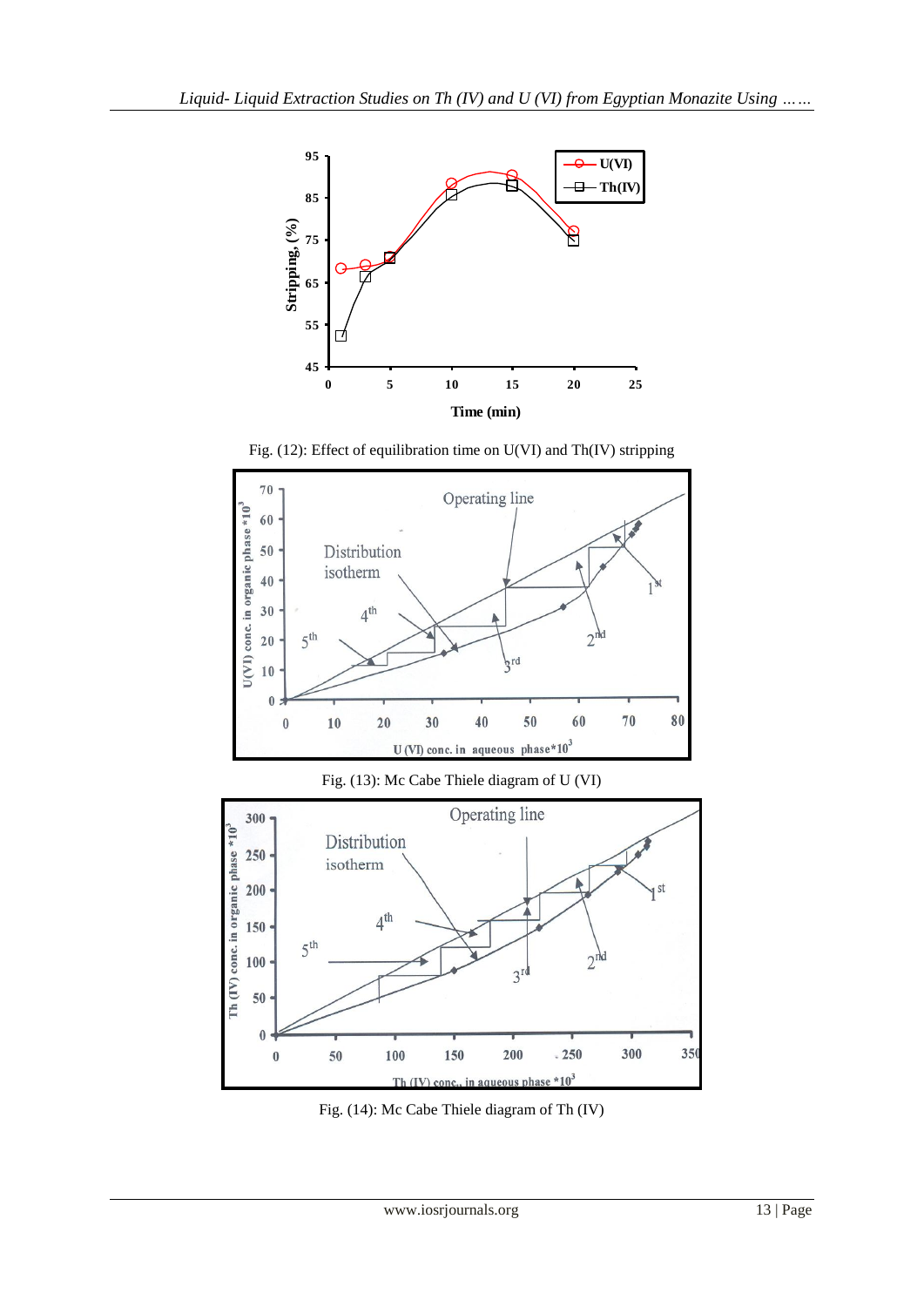

Fig.  $(15)$ : Van't Hoff plots of ln log D against  $1/T$ ,  $K^{-1}$  of U(VI) and Th(IV) ion.

| <b>Table (1):</b> Chemical composition of Egyptian monazite |               |                                       |       |  |  |  |
|-------------------------------------------------------------|---------------|---------------------------------------|-------|--|--|--|
| <b>Constituents</b>                                         | $\frac{0}{0}$ | <b>Constituents</b>                   | $\%$  |  |  |  |
| Monazite content                                            | 96.87         | Eu <sub>2</sub> O <sub>3</sub>        | 0.055 |  |  |  |
| Total REEs( $RE_2O_3$ )                                     | 58.79         | Gd <sub>2</sub> O <sub>3</sub>        | 1.15  |  |  |  |
| $U_3O_8$                                                    | 0.41          | Iron(Fe <sub>2</sub> O <sub>3</sub> ) | 1.910 |  |  |  |
| ThO <sub>2</sub>                                            | 4.89          | Tm <sub>2</sub> O <sub>3</sub>        | 0.01  |  |  |  |
| $P_2O_5$                                                    | 27.73         | $Yb_2O_3$                             | 0.039 |  |  |  |
| La <sub>2</sub> O <sub>3</sub>                              | 13.35         | $Y_2O_3$                              | 1.43  |  |  |  |
| CeO <sub>2</sub>                                            | 26.26         | Tb <sub>4</sub> O <sub>7</sub>        | 0.17  |  |  |  |
| $Pr_6O_{11}$                                                | 3.42          | Dv <sub>2</sub> O <sub>3</sub>        | 0.37  |  |  |  |
| Nd <sub>2</sub> O <sub>3</sub>                              | 12.00         | $Ho_2O_3$                             | 0.075 |  |  |  |
| Sm <sub>2</sub> O <sub>3</sub>                              | 2.43          | Er <sub>2</sub> O <sub>3</sub>        | 0.095 |  |  |  |
| Lu <sub>2</sub> O <sub>3</sub>                              | 0.01          | Moisture content                      | 6.5   |  |  |  |

| <b>List of Tables</b>                                       |  |
|-------------------------------------------------------------|--|
| <b>Table (1):</b> Chemical composition of Egyptian monazite |  |

**Table (2):** Chemical compositions of Th∕ U concentrate

| <b>Constituents</b>            | $\frac{0}{0}$ | <b>Constituents</b> | $\frac{0}{0}$ |
|--------------------------------|---------------|---------------------|---------------|
| ThO <sub>2</sub>               | 54.04         | TiO <sub>2</sub>    | 0.68          |
| $U_3O_8$                       | 7.88          | CaO                 | 1.41          |
| $RE_2O_3$                      | 4.42          | MgO                 | 0.75          |
| Fe <sub>2</sub> O <sub>3</sub> | 0.89          | Moisture content    | 29.21         |
| TiO <sub>2</sub>               | 0.72          |                     |               |

**Table (3):** Thermodynamic parameters and values of  $R^2$  for U(VI) and Th(IV) extraction.

| <b>Metal</b><br>ion | T, K | 1000/Т,<br>$\mathbf{K}^{-1}$ | log D | ΔH,<br>KJ/mol | $\Delta G$<br>KJ/mol | $\Delta S$ , J/mol | $\mathbb{R}^2$ |
|---------------------|------|------------------------------|-------|---------------|----------------------|--------------------|----------------|
| U(VI)               | 298  | 3.36                         | 0.7   | $-26.04$      | $-3994.09$           | 13.31              | 0.9653         |
|                     | 303  | 3.30                         | 0.67  |               | $-3887.06$           | 12.75              |                |
|                     | 305  | 3.29                         | 0.55  |               | $-3243.53$           | 10.45              |                |
|                     | 313  | 3.19                         | 0.41  |               | $-2457.15$           | 7.76               |                |
|                     | 318  | 3.14                         | 0.34  |               | $-2070.19$           | 6.43               |                |
|                     | 323  | 3.10                         | 0.23  |               | $-1422.44$           | 4.32               |                |
| Th(IV)              | 298  | 3.36                         | 0.74  | $-27.76$      | $-4222.33$           | 14.07              | 0.9759         |
|                     | 303  | 3.30                         | 0.64  |               | $-3713.01$           | 12.16              |                |
|                     | 305  | 3.28                         | 0.61  |               | $-3597.36$           | 11.59              |                |
|                     | 313  | 3.19                         | 0.48  |               | $-2876.66$           | 9.10               |                |
|                     | 318  | 3.14                         | 0.25  |               | $-1522.19$           | 4.70               |                |
|                     | 323  | 3.10                         | 0.21  |               | $-1298.75$           | 3.93               |                |